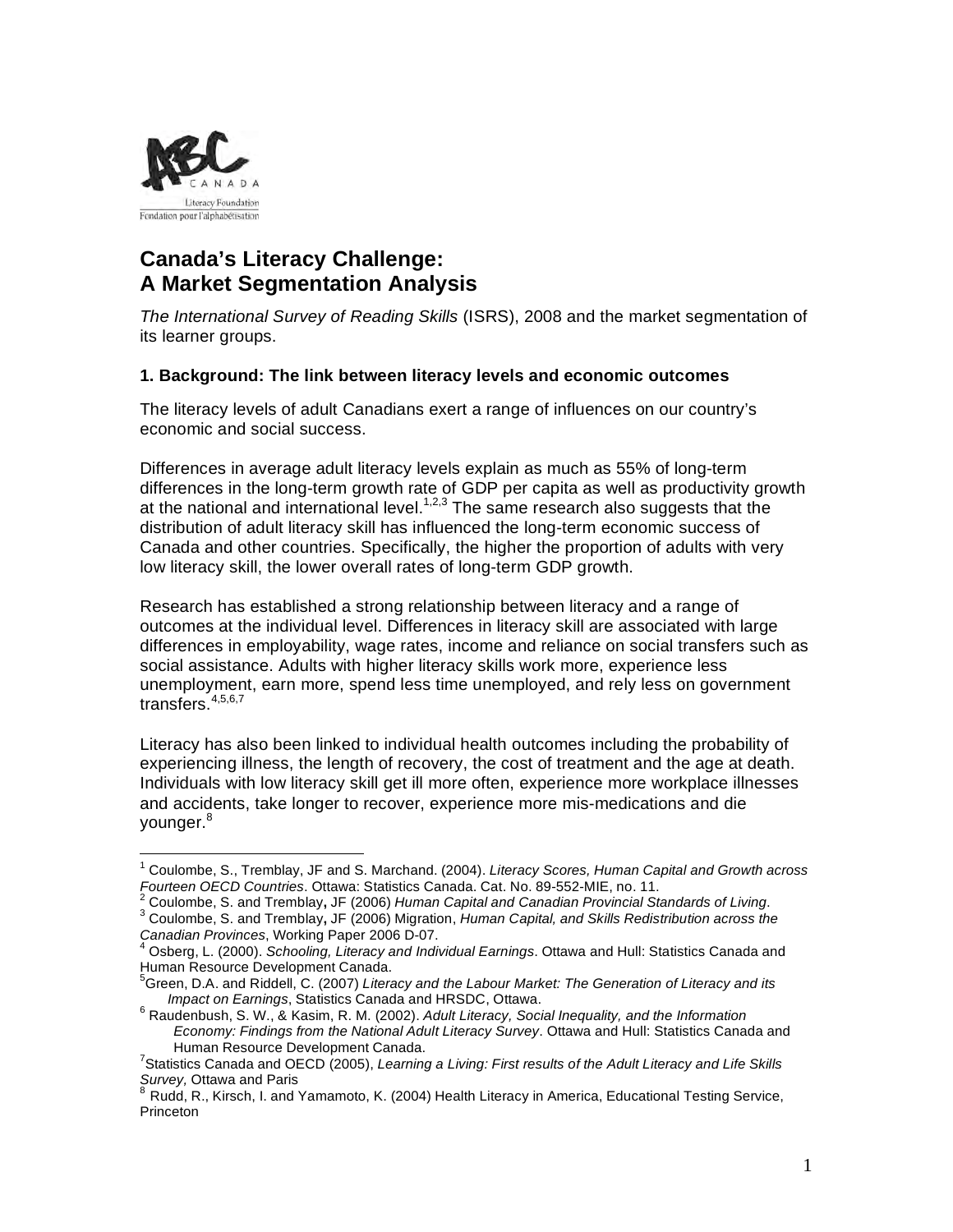This evidence leaves little doubt that literacy is socially and economically important, yet 48% of Canadian adults, age 16-plus, do not have the literacy skills considered necessary to cope in a modern society and economy.<sup>9</sup>

## **2. A new picture of Canada's adults with low literacy**

Statistic Canada and OECD's 2005 findings indicated the extent of low literacy in our country – underscoring the point that some 9 million adult Canadians have not attained the level of literacy proficiency deemed necessary for full participation in our society and the modern economy. A subsequent Statistics Canada study, *The International Survey of Reading Skills* (ISRS), 2008, surveyed a representative sample of those adult Canadians with low literacy – drawing their sample, in fact, from the same people tested for the earlier Statistics Canada-OECD survey of literacy levels. Clinical reading tests, in English and French, were administered to understand in more detail each person's stage of reading comprehension development. That development ranged from a basic decoding of words, where people were truly 'learning to read,' to higher levels of comprehension where people had sufficient literacy skills in order to ascertain meaning when faced with unfamiliar words or contexts ('reading to learn').

The resultant report paints a fuller picture of the reading abilities of those Canadians with low literacy. While there are certain limitations<sup>10</sup> to the survey. ISRS provides a further indication of the nature of the reading abilities of Canadians.

Based on the results of the clinical reading tests, ISRS grouped people with low literacy into four "latent classes" or learner groups:

| Latent classes | <b>Print skills</b> | Comprehension<br>skills |
|----------------|---------------------|-------------------------|
|                | <b>Very limited</b> | Limited                 |
|                | Limited             | Limited                 |
|                | Limited             | Adequate                |
|                | Adequate            | Adequate                |

## **New market segmentation of adults with low literacy**

Recent research<sup> $11$ </sup> applied market segmentation to the ISRS data, thereby further defining and characterizing adult Canadians with low literacy in terms of immigrant status, mother tongue, educational attainment, oral language proficiency, age, presence

 <sup>9</sup> Statistics Canada and OECD (2005), *Adult Literacy and Life Skills* (ALL) Survey

 $10$  Large as they are compared to other research studies in the field, the sample sizes fielded in the ISRS are still relatively small. The three territories were excluded from the sample and the ISRS data were weighted in such a way that the adjustments did not involve benchmarking to the skills distributions in the earlier ALL and IALSS surveys.

 $11$  T.Scott Murray, Stan Jones, Doug Willms, Richard Shillington, Mike Macracken, Victor Glickman, *Addressing Canada's Literacy Challenge: A Market Segmentation Analysis*, 2008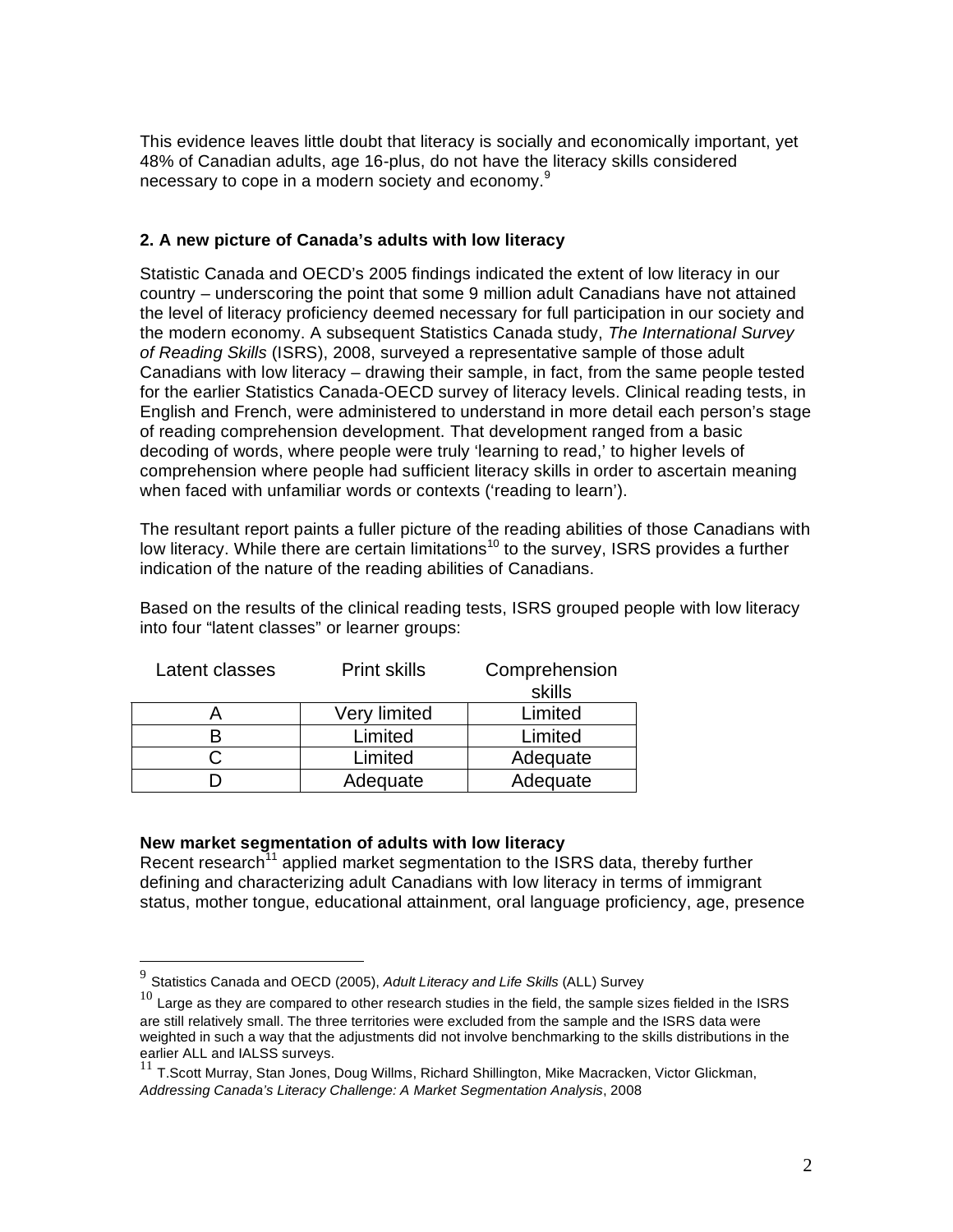of children in the home, self-perception of literacy skills and attitudes towards information and communications technologies (ICTs).

This analysis revealed two additional latent classes for a total of six classes for both English and French test-takers: A1, A2, B1, B2, C and D. Details regarding these characteristics are attached as an appendix.

## **3. Some key findings from the market segmentation:**

- Low literacy skills affect a large proportion of employed Canadian adults.
- There is a large and wide-ranging low literacy and comprehension challenge among Canadian adults; there is great potential to realize more fully the power of an educated, skilled and experienced workforce.
- The largest English learner group (Class D with 3,161,000, or roughly half, of English adults with low literacy) have reached a level where they are 'reading to learn' – in fact, the majority in this class report they "read books once a week or more" – yet they still require a further increase in proficiency to achieve the literacy level deemed necessary for full participation in our society and modern economy.
- 84% of English latent class B2 are employed, yet have limited print and comprehension skills
- Incidents of reports of incomes in the lowest quartile are quite common among those adults with low literacy
- In the second-largest English latent class (Class C, with 914,000 adults with low literacy, or about 31% of all English test-takers), almost half (47%) report incomes in the bottom quartile
- Reports of expressing a negative attitude towards computers are quite common among adults with low literacy
- Low literacy is the reality for a number of people who have graduated high school. For example, 73% of English latent class C are high-school graduates.
- Immigrants with a mother tongue other than English predominate in two of the latent classes with the most limited literacy skills (A2, B2)

## **4. The investment in adult literacy**

The findings underscore that there are many adult Canadians who would benefit from an increase in their literacy levels. Considering the social and economic benefits cited by other studies regarding literacy acquisition, the beneficiaries of such an investment would be individual learners, the companies they work for, and Canada as a viable competitor on the world stage.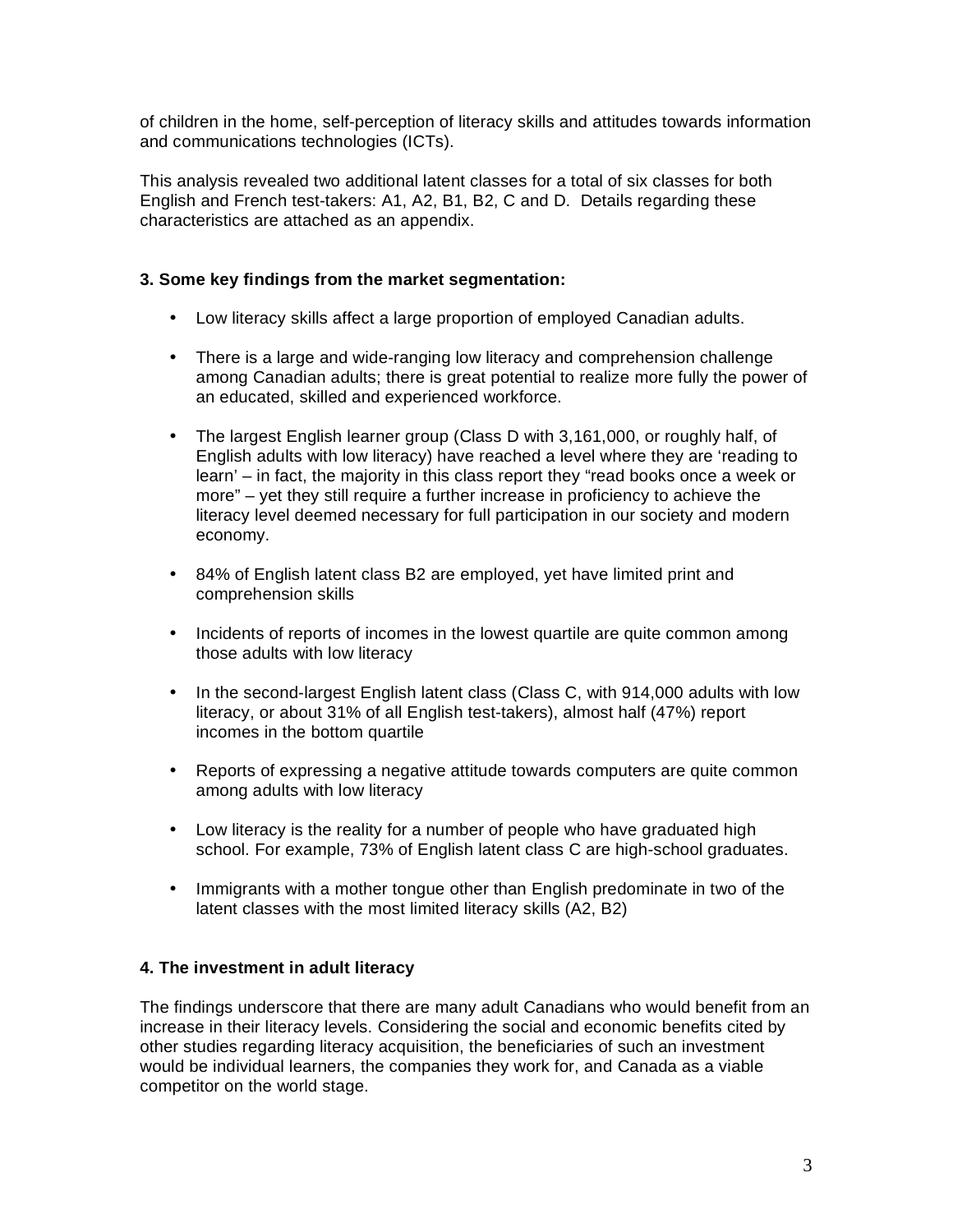The authors of *Addressing Canada's Literacy Challenge: A Market Segmentation*  Analysis consulted literacy experts<sup>12</sup> in an attempt to determine the extent of the investment that would have to be made to raise the level of all Canadian adults to the level deemed necessary for them to participate fully in society and the modern economy.

Specific procedures for addressing the various groups of learners were chosen and the costs attending to those procedures, including reference to an hourly wage for the literacy practitioners, were estimated. It should be noted that there are numerous other ways of offering instruction and providing learning opportunities, beyond the procedures cited here, but these were chosen as a means of arriving at some cost estimates. The estimates, which should be taken as indicative of the required magnitude of investment and not as definitive, provide a starting point for discussion.

The authors estimate an overall investment of some \$6.4 billion, reflecting the cost *if all adults were to have their literacy levels increased*. It should also be noted that there would be numerous factors that would influence how widely that literacy acquisition would actually take place. Also, it is unknown to what degree the workforce would be able to absorb all of those adults who raised their literacy proficiency to the targeted levels.

### **5. The cost benefits of investment**

There would be cost benefits accruing from an investment in adult literacy upgrading, and the authors underscore that point.

Based on calculations the authors made regarding estimated outcomes in areas such as annual labour earnings, income tax revenues, and reductions in the number of welfare recipients and employment insurance beneficiaries, the authors estimate a rate of return of 251%.

A second analysis that uses the relationship between literacy skill and long-term economic growth observed in Statistics Canada-OECD's IALSS data yields an 83% rate of return. The fact that this rate is lower than the initial estimate suggests that the level of skill demand may be insufficient to ensure that all of the newly created skills will be absorbed by the economy. Nevertheless, the analyses leave little doubt that investment in literacy would yield economic benefits.

This market segmentation analysis provides a good picture of the ubiquity and nature of the low literacy issue among adult Canadians. It also emphasizes the great potential within our adult population to realize more fully their participation in the workforce and in their community.

*March, 2008*

 $12$  Kyle Downie, literacy instructor, Douglas College; Lynda Fownes, workplace instruction and essential skills, SkillPlan, BC Construction Skills Council; Melissa Gardner, workplace instruction and essential skills, Bow Valley College; Ester Geva, literacy researcher, University of Toronto; Stan Jones, literacy consultant; Bob McConkey, college and workplace essential skills; Linda Siegel, immigrant literacy and programming, University of British Columbia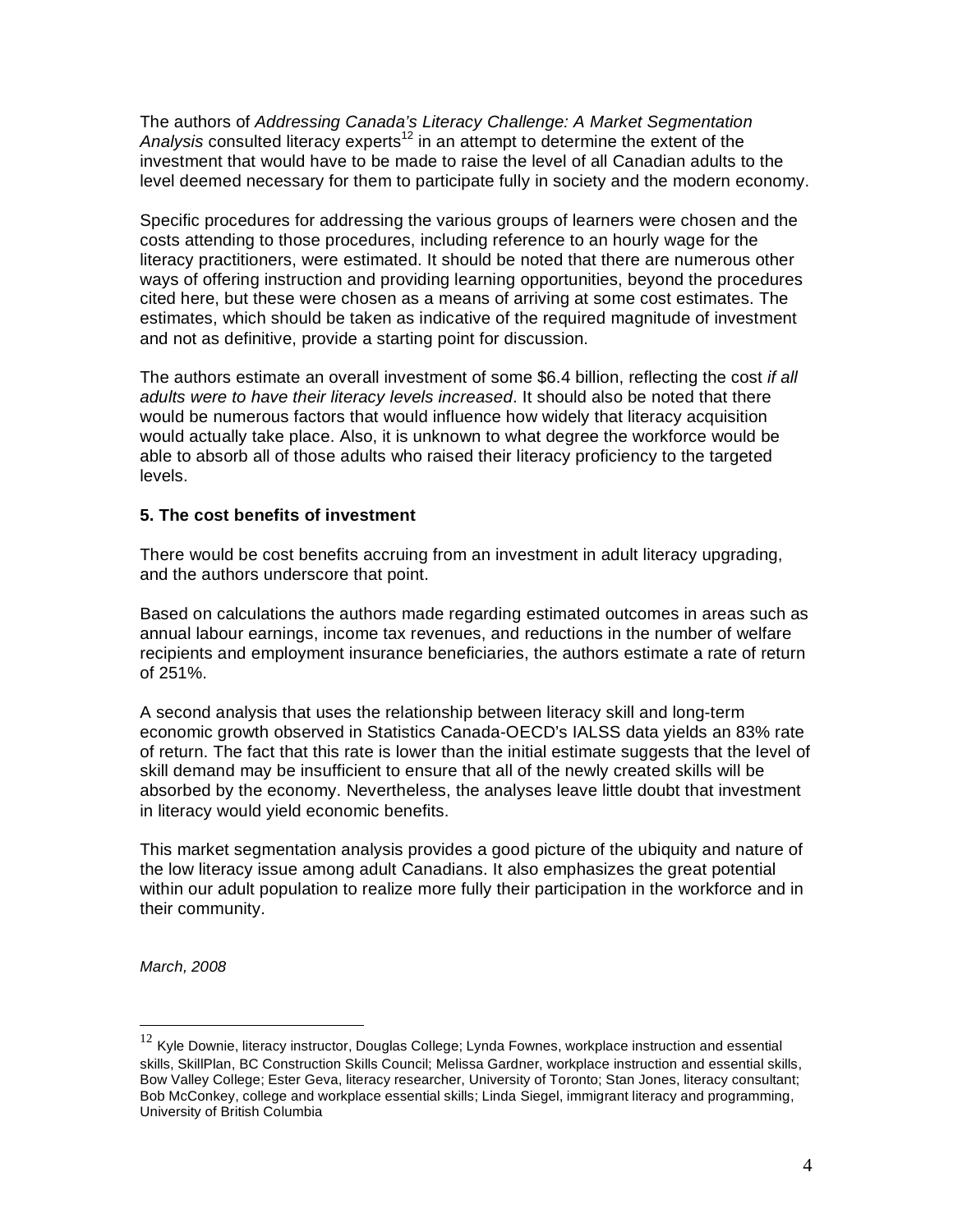## APPENDIX

## **DETAILS OF LATENT CLASSES**

## **English latent class A1**:

- 240,000 adults with low literacy
- largely immigrants and small proportion of Aboriginal people with a mother tongue other than English
- very limited literacy skills; at a severe disadvantage

### **English latent class A2:**

- 379,000 adults with low literacy
- largely immigrants and small proportion of Aboriginal people with a mother tongue other than English
- very limited literacy skills; at a severe disadvantage

### **English latent class B1**:

- smallest market segment; 48,000 adults with low literacy
- Canadian-born, English mother tongue
- only 23% of them employed
- expressed a negative attitude towards computers

### **English latent class B2**:

- 430,000 adults with low literacy
- largely immigrants and small proportion of Aboriginal people with a mother tongue other than English
- 84% employed
- expressed a negative attitude towards computers

## **English latent class C**:

- 1,914,000 adults with low literacy (about 31% of all English test takers); second-largest group
- Most (67%) report English as mother tongue
- Canadian-born members of class C less educated than immigrants (23% Canadian-born have more than a highschool education, compared to 60% of immigrants)
- Almost half (47%) of Canadian-born report incomes in bottom quartile, compared to 32% of immigrants reporting incomes in bottom quartile
- 73% are high-school graduates

## **English latent class D:**

- largest learner group (3,161,000), roughly half of potential English-language learners with low literacy
- largely Canadian-born and educated
- 74% have English mother tongue
- largely at a stage where they are 'reading to learn' (as opposed to 'learning to read') but they still require further increase in proficiency to achieve the literacy level deemed necessary for full participation in our society and modern economy.
- only class where a majority reported "reading books once a week or more"